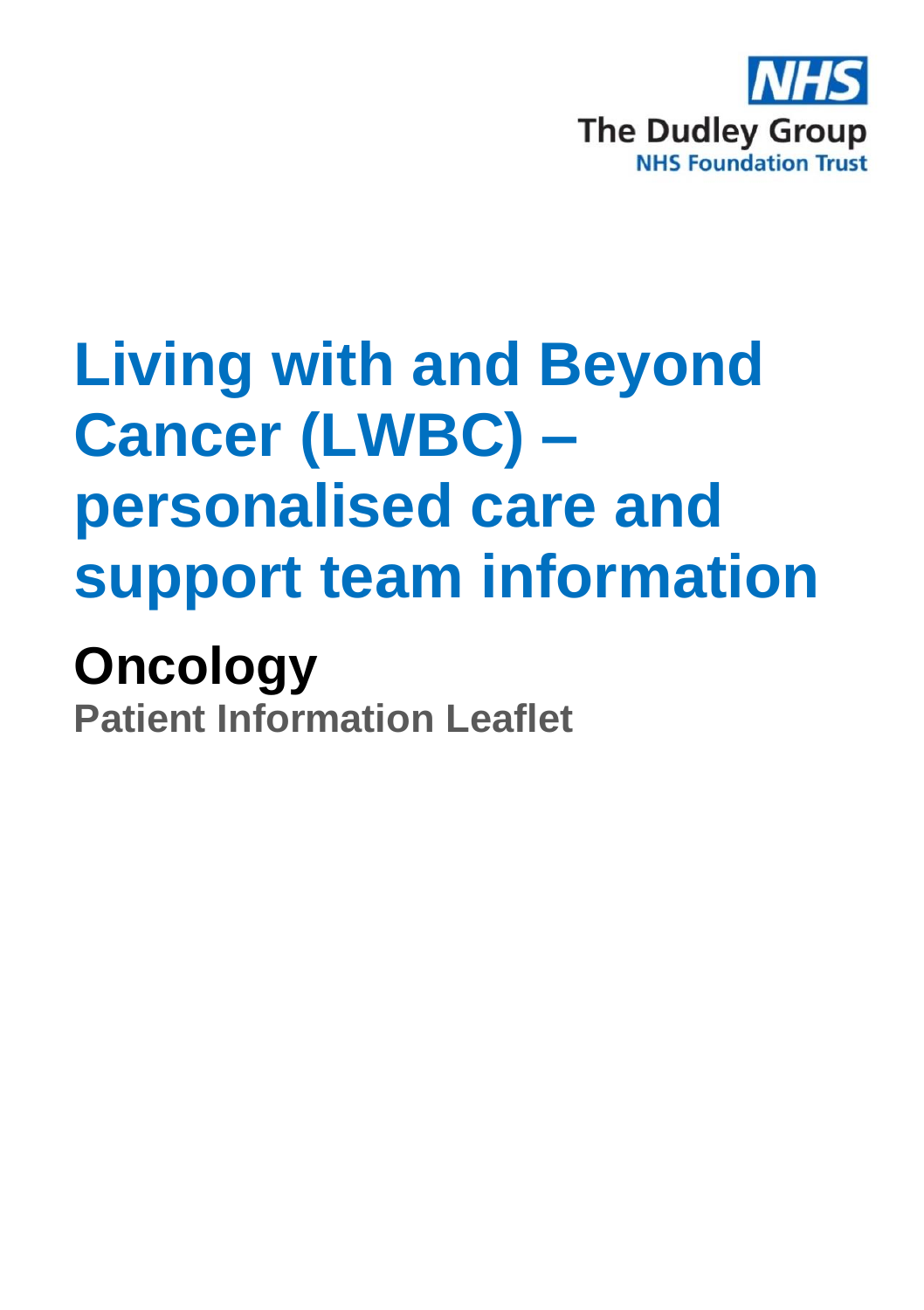## **Introduction**

This leaflet is for people who are living with cancer and who may need support from the Living with and Beyond Cancer (LWBC) team. The team comprises of two clinical nurse specialists and a cancer care coordinator, and you can contact the team at any time of your cancer pathway. The LWBC team can help you identify if you require any further support by completing a Holistic Needs Assessment. The LWBC team are based at Russells Hall Hospital and underpin the work of your clinical teams. You can receive support from both your clinical team and the LWBC team.

## **Holistic Needs Assessment (HNA)**

A Holistic Needs Assessment (HNA) is a tool used to consider what matters to you as an individual, your priorities and your life choices. It can help health professionals identify any issues or concerns you may have, and ensure that you are provided with the appropriate information or signposted/referred to appropriate support and agencies.

You will be offered a HNA within the first ten days of your diagnosis. The process may be completed with your clinical nurse specialist (CNS) or key worker, or with a member of the LWBC team. An HNA can be done at any point during your treatment as circumstances can change. It is also useful to complete a HNA once hospital-based treatments end, to establish whether any community support is needed.

Carers also play a vital role in supporting people with cancer, and it is important that their needs for information, advice and support are addressed.

Addressing all of these needs is central to the National Cancer Survivorship Initiative (NCSI) and Person Centred Care Interventions so patients and families feel supported to enable them to lead as normal a life as possible.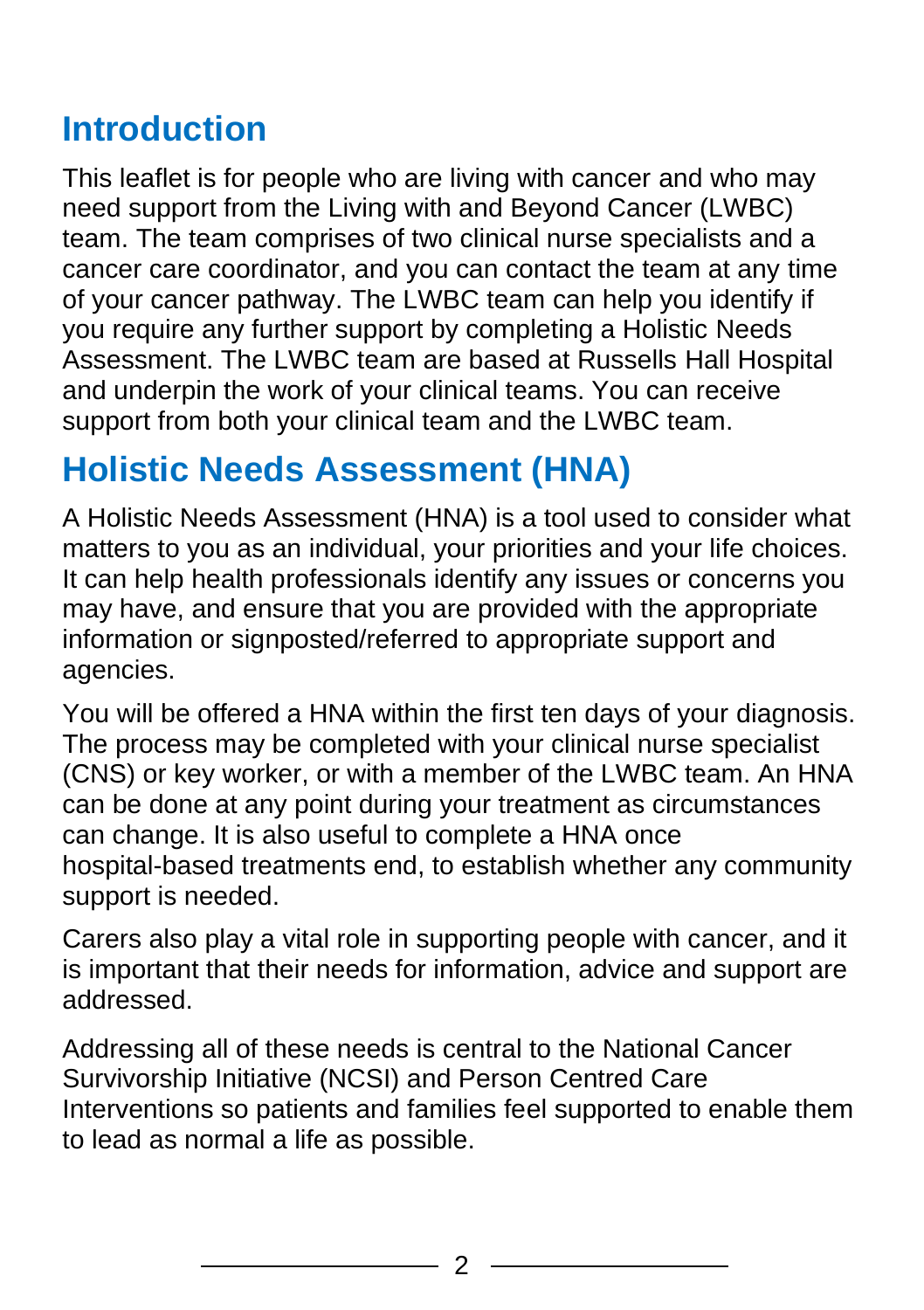The LWBC team will be happy to discuss any concerns with you, send out information or signpost/refer you to other services as appropriate.

They can be contacted on 01384 456111 ext. 5315 or by email at [dgft.lwbcteam@nhs.net](mailto:dgft.lwbcteam@nhs.net)

#### **Can I find out more?**

If you have any further questions, you can contact your clinical nurse specialist on one of the following numbers or the LWBC team.

Dial **01384 456111** plus one of the following extension numbers:

|                       |      | FVILDIAII IIMIINAI                                     |
|-----------------------|------|--------------------------------------------------------|
| <b>Bowel cancer</b>   | 2286 |                                                        |
| <b>Breast cancer</b>  |      | 2065 (8.30am to 5pm)                                   |
| Chemotherapy          | 2028 |                                                        |
| Gynaecological cancer | 3355 |                                                        |
| Haematology           | 2453 |                                                        |
| Head and neck cancer  |      | 2655 (8.30am to 4.30pm, not available<br>on Thursdays) |
| Lung cancer           | 2752 |                                                        |
| <b>LWBC</b>           | 5315 |                                                        |
| Prostate cancer       | 2873 |                                                        |
| Skin cancer           | 3088 |                                                        |
| Upper GI cancer       |      | 2443 (8am to 4pm)                                      |
| Urology cancer        | 2873 |                                                        |
|                       |      |                                                        |

**Extension number**

(9am to 5pm, Monday to Friday, unless otherwise stated).

All are based at Russells Hall Hospital.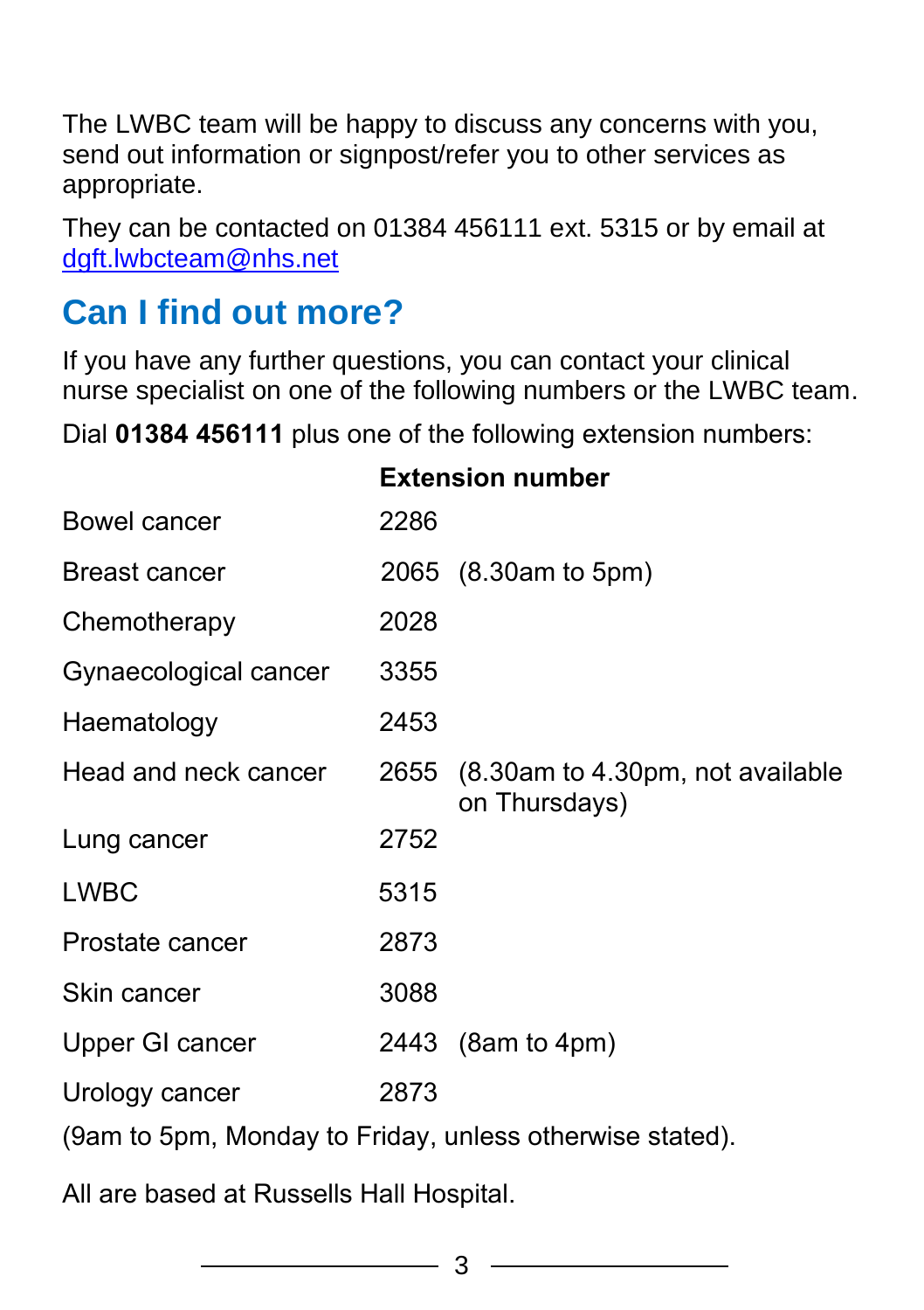## **Who is your clinical nurse specialist (CNS)?**

As part of your care, you will be assigned a clinical nurse specialist (CNS). A CNS is a nurse who has a more specialist knowledge in your type of cancer. They will often meet you at your early appointments or follow up with a telephone call. Sometimes referred to as a specialist sister or key worker, they are your first point of contact with any clinical questions.

#### **Your clinical nurse specialist is:**

**………………………………………………………………………………**

#### **References**

Office for Public Management (2011) Evalulation of Health and Wellbeing Clinics. Final Report. Macmillan Cancer Support.